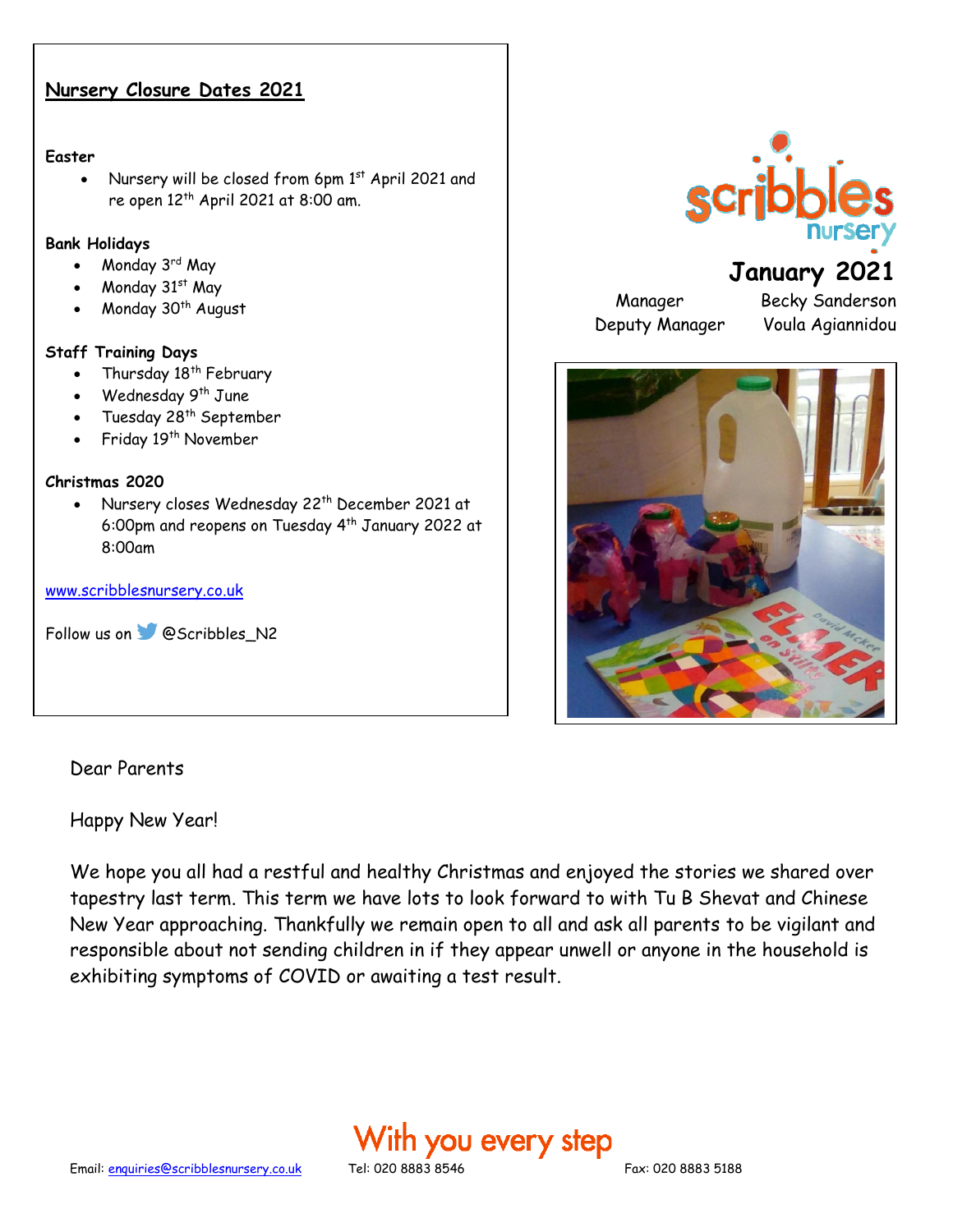## **Staff**

We are pleased to tell you that Voula Agiannidou will be taking over as Deputy Manager while continuing to teach in Aardvarks. Voula has been with us for 5years and holds a Degree in Children's Education.

Sadly Melissa Allegro will be leaving us at the beginning of February. Melissa has been with us for 2 years and during that time has been Room Leader in both Wombats and Meerkats. She played a key role in our return in June and has successfully welcomed lots more new children since. Melissa is leaving to progress in her career as she takes on the role of Deputy Manager in her new setting. She'll be greatly missed.

We will also be bidding farewell to Sukhy. Sukhy has been with us for six years and in that time has worked in all rooms and progressed to Room Leader of Lemurs. Sukhy is going to continue her nursery nursing career closer to home.

We are pleased to welcome Sandy Sefein to Scribbles. Sandy is Level 2 qualified and has 4 years experience of working in day nurseries. Sandy will be starting on 1<sup>st</sup> February and will be working with Gemma in Meerkats.

We are still recruiting for Nursery Nurses and Apprentice's. In the mean time Meerkats will be cared for by Gemma, Sandy, Mitzi and Ashley.

## **COVID Safety**

.

We were all really pleased to hear that nurseries can remain open throughout the third lockdown, I'm sure you are too. However we are very aware that the infection rate in London is very high and want to do all we can to keep eachother safe. As you may have noticed staff have begun wearing masks during handover and we'd like to remind parents to also wear their masks. We would also ask that children that are walking are encouraged to make their own way to their key workers at the door to minimise close contact between adults and maintain a 2m distance. We thank you for your continued cooperation.

### **Home Learning**

We will shortly be sharing home learning ideas with you via Tapestry, especially if your child is not currently attending for any reason. We would love to receive feedback and see what the

# h you every step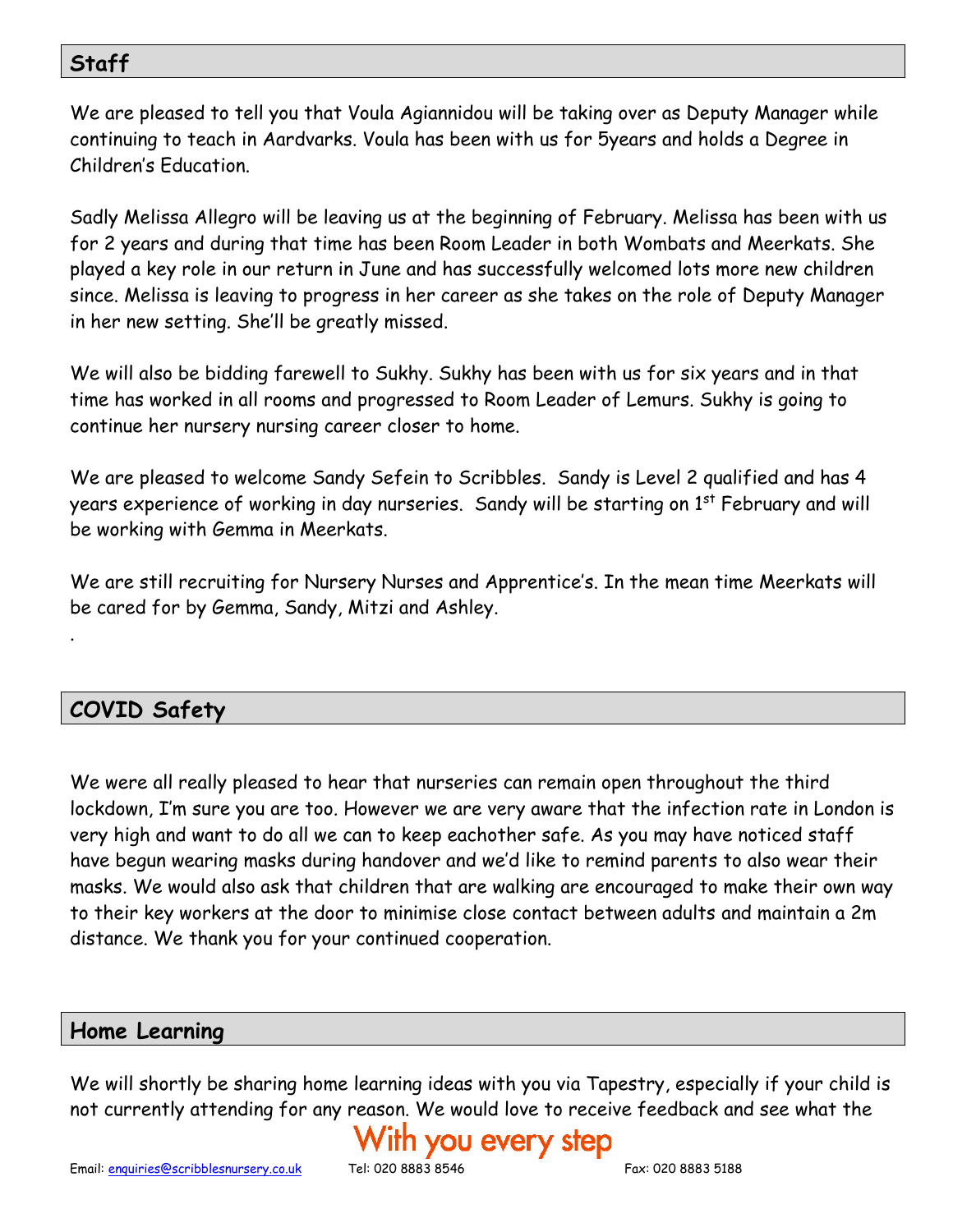children are getting up to through lockdown. Equally if there are any areas parents would like ideas for let us know. I'm sure this lockdown will be more of a challenge with the weather against us.

### **Changes To Christmas Closure Dates**

As part of our annual fee review undertaken in September 2020 we decided to maintain our current fee structure as we recognise this continues to be a difficult time financially for everyone, however, please note the changes to our Christmas closure dates. Over the past few years fewer and fewer children are attending in the days leading up to Christmas. In light of this and to support staff wellbeing we have decided that from this December we will close a little earlier and our Christmas party (COVID permitting) will now take place on 22<sup>nd</sup> December when we will close at 6pm. This will also enable all our staff to have the opportunity to visit their families for Christmas, especially if they have to travel significant distances.

### **30hrs Free Entitlement Codes**

If your child is in Aardvarks and in receipt of 30hrs free entitlement then please remember to update your code as required to ensure it remains valid. There is no flexibility with the council if your code has expired and this may result in your funding being withdrawn. The nursery cannot do this for you so please renew when prompted.

#### **Daynurseries.co.uk**

Thank you to everyone who has written a review for us on daynurseries.co.uk. At the moment when we are unable to show prospective parents around the nursery it is especially important that they hear from you about your experiences at the nursery. If you haven't yet provided a review and would like to then you can do this by following the link *www.*[daynurseries.co.uk/submitreview](http://www.daynurseries.co.uk/submitreview)*,* requesting a review card from us or scanning the QR code on the entry doors.

#### **Barnet Library Services**

The libraries early years team are currently running four regular activities for families each week. All the activities are FREE and run online to ensure we keep everyone safe.

**Baby Bounce Online** will be running on Mondays at 11.15am and on Wednesdays at 1.00pm. With lots of tickling, cuddling and peek-a-boo rhymes, these are great sofa sessions for non-walkers and their parents and carers. Book for Monday sessions [here](https://www.eventbrite.co.uk/e/132412504365) and Wednesday sessions [here](https://www.eventbrite.co.uk/e/133204984695)

# ith you every step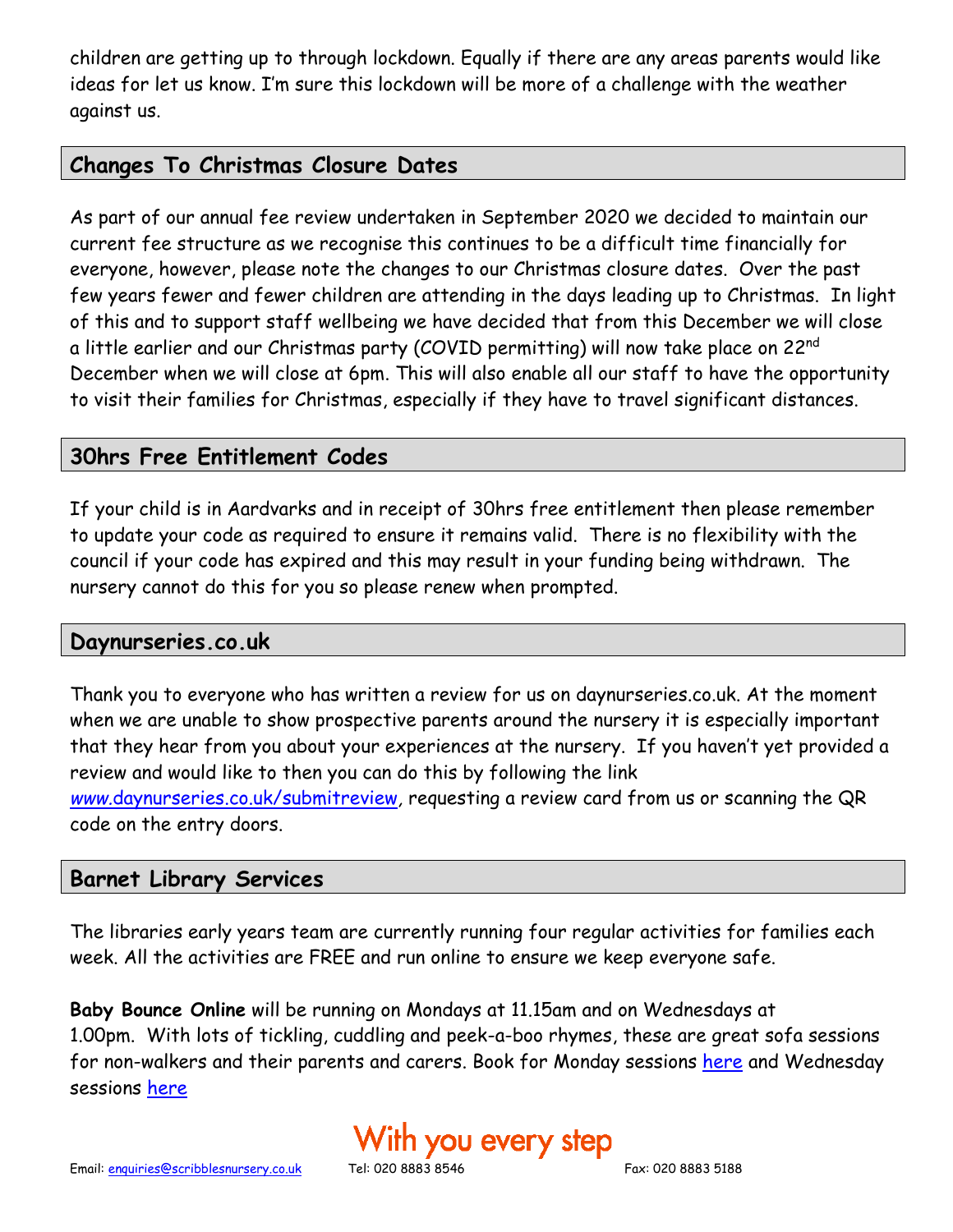**Toddler Rhyme Online** will be running at 10.15am on Mondays. This session is aimed at young active toddlers. We sing lots of action rhymes and we always have a short story too. Book [here](https://www.eventbrite.co.uk/e/133203700855) for Toddler Rhyme Online

**Stories and Rhymes Online** is a session with slightly more emphasis on books and stories, catering for the slightly older toddlers who enjoy sitting and listening to a longer story. Sessions will run at 2pm on Wednesday afternoons. Book [here](https://www.eventbrite.co.uk/e/132414542461)

Families can also sign up to receive our ['Discover Your Library' Newsletter for Children and](https://confirmsubscription.com/h/d/A7D92DE4086ACF64)  [Families](https://confirmsubscription.com/h/d/A7D92DE4086ACF64) for information about all library services for children including events, activities and competitions.

### **Online Safety Advice**

More and more pre-schoolers are getting their own tablets or borrowing their parents' devices to play games, use apps, and watch their favourite TV shows. See advice on simple things you can do to make sure they're using the internet safely.

# Why it matters: Facts & Stats



#### **Screen time**

On average 3 to 4-year-olds spend over 6 hours plus on laptops,tablets and phones.



#### **Device use**

of 3-4-year-old have their own device

## **Checklist: Supporting 0-5-year-olds online**

#### • **Explore together**

Talk to your child about what the internet is and explore it together so you can show them all the great fun and educational things they can do. Reassure them that if they see anything upsetting, they should come and talk to you.

#### • **Be involved**

Encourage them to use devices in the same room as you so you can keep and an eye on how they're using the internet. Stay inquisitive about what they are doing and encourage them to share their enjoyment with you.

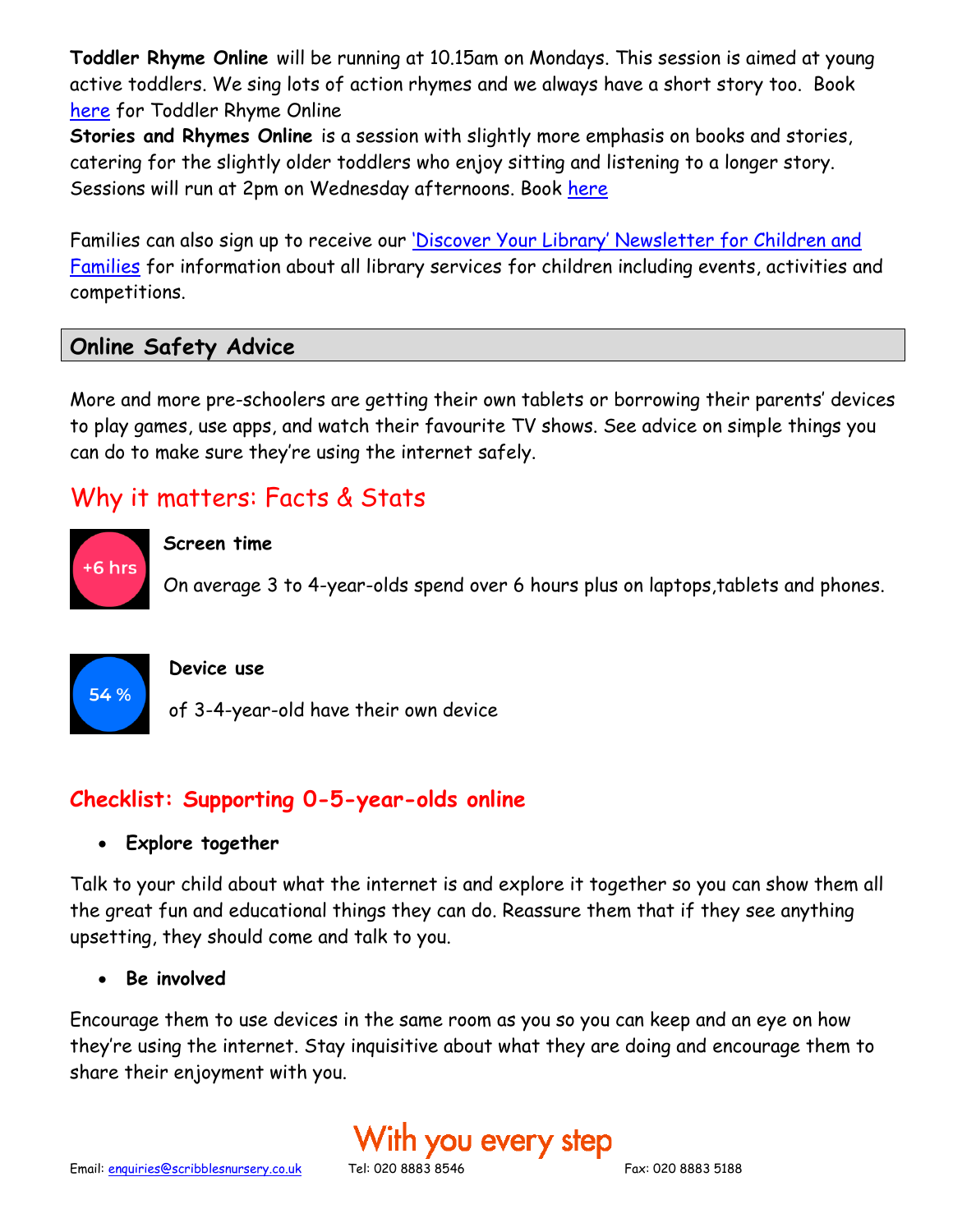### • **Put yourself in control**

Activate parental controls on your home broadband. Most Internet-enabled devices also offer parental controls. For example, Microsoft Windows, Apple iOS, and Google's Android all offer ways to control the apps and sites your child can visit.

#### • **Search safely**

If you let your child search independently, make sure safe search settings are activated on Google and other search engines or set the default to one designed especially for children.

#### • **Use passwords**

Keep your devices out of reach and set passwords on all your internet-enabled devices and don't share them. Then you'll know when and where your child is accessing the internet. Also, use passwords to make sure they're not making additional purchases when they're playing games or using apps.

#### • **Set boundaries**

It's never too early to start setting boundaries. Set some rules about how they use connected technology, including which apps and sites they can use and how long they can spend on them.

### **NSPCC Helpline**

If you're worried about something a child has experienced online you can contact the NSPCC helpline on 0808 800 5000.

### **Healthy Start Programme**

If you're pregnant or have a child under 4, you could get Healthy Start vouchers to help buy some basic foods. This important means-tested scheme provides vouchers to spend with local retailers.

Pregnant women and children over 1 and under 4 can get one £3.10 voucher per week. Children under 1 can get two £3.10 vouchers (£6.20) per week.

### **Do I qualify for Healthy Start?**

You qualify for Healthy Start if you're at least 10 weeks pregnant or have a child under four years old **and** you or your family get:

- Income Support
- Income-based Jobseeker's Allowance
- Income-related Employment and Support Allowance \*
- Child Tax Credit with a family income of £16,190 or less per year
- Pension Credit; or

# ith you every step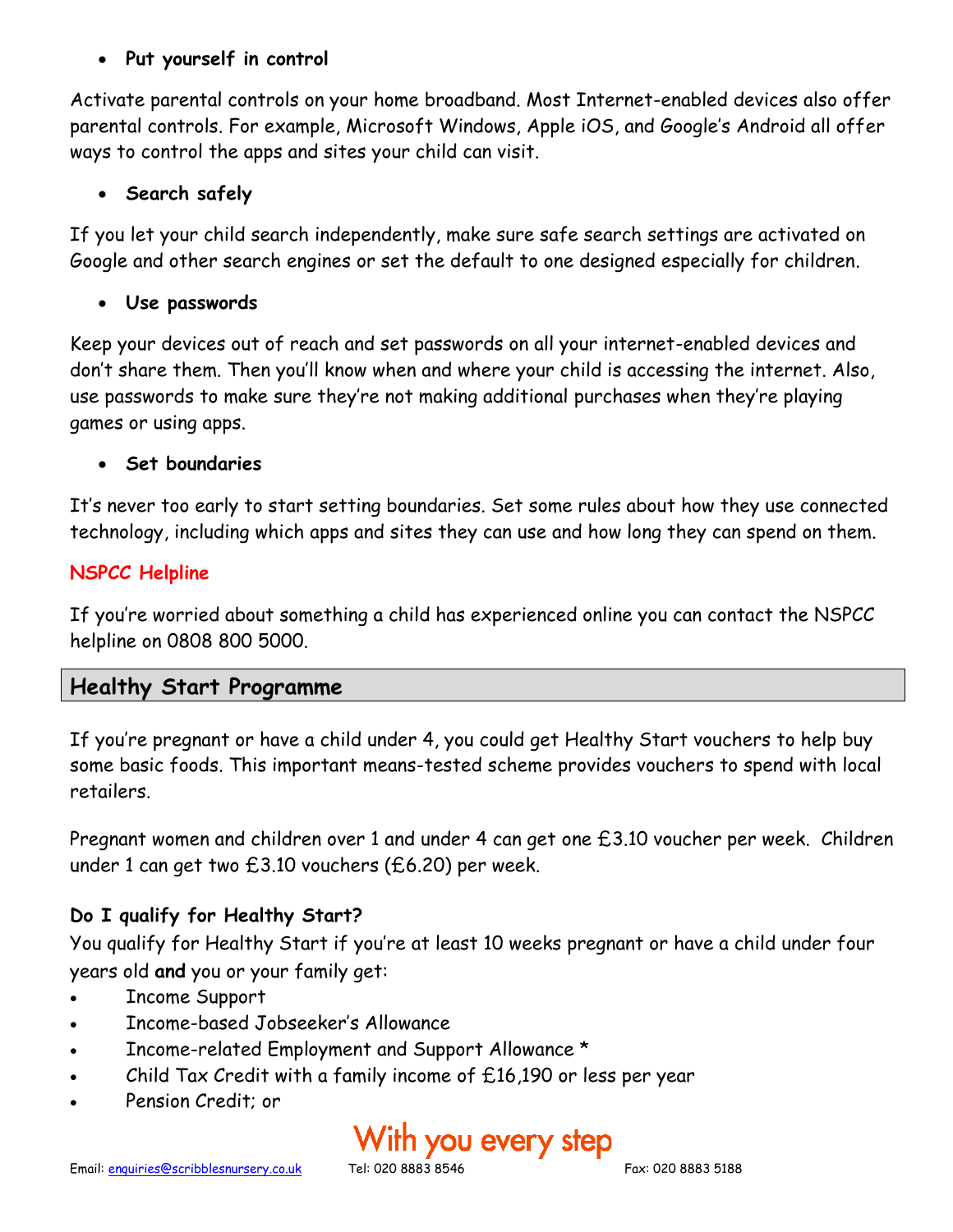• Universal Credit with no earned income or total earned income of £408 or less per month for the family. *(To find this refer to your Universal Credit award notice in the section "your take home pay for this month".)*

You also qualify if you are under 18 and pregnant, even if you don't get any of the above benefits.

\* This is only applicable whist you are more than 10 weeks pregnant, once the child is born you no longer qualify under Income-related Employment and Support Allowance

#### **How to get the application leaflet**

You can get an application leaflet by:

- asking your midwife or health visitor or early years staff for one
- calling the Healthy Start helpline on **0345 607 6823** and asking them to send one to you by post
- filling in the form online and then printing it off

<https://www.healthystart.nhs.uk/healthy-start-vouchers/how-to-apply/>

### **Button Batteries**

#### **Be aware!**

We rely on button batteries to power everyday objects like car key fobs, remotes and children's toys. But did you know that if they are swallowed they can badly injure, or even kill a child?

How to keep children safe

- Store spare batteries securely
- Know which toys and gadgets use button batteries
- Check your home
- Teach older children the dangers
- Get rid of 'dead' button batteries immediately

If you suspect your child has swallowed a button battery

Symptoms may not be obvious. Your child might be coughing, gagging or drooling, or pointing to their throat or tummy. Unclear or fluctuating symptoms mean it's important to be vigilant. If you think your child has swallowed a battery, take them straight to the nearest A&E department or call 999 for an ambulance.

**Do:**

• take the battery packaging, toy or gadget – if you can – to help staff identify the battery

# With you every step